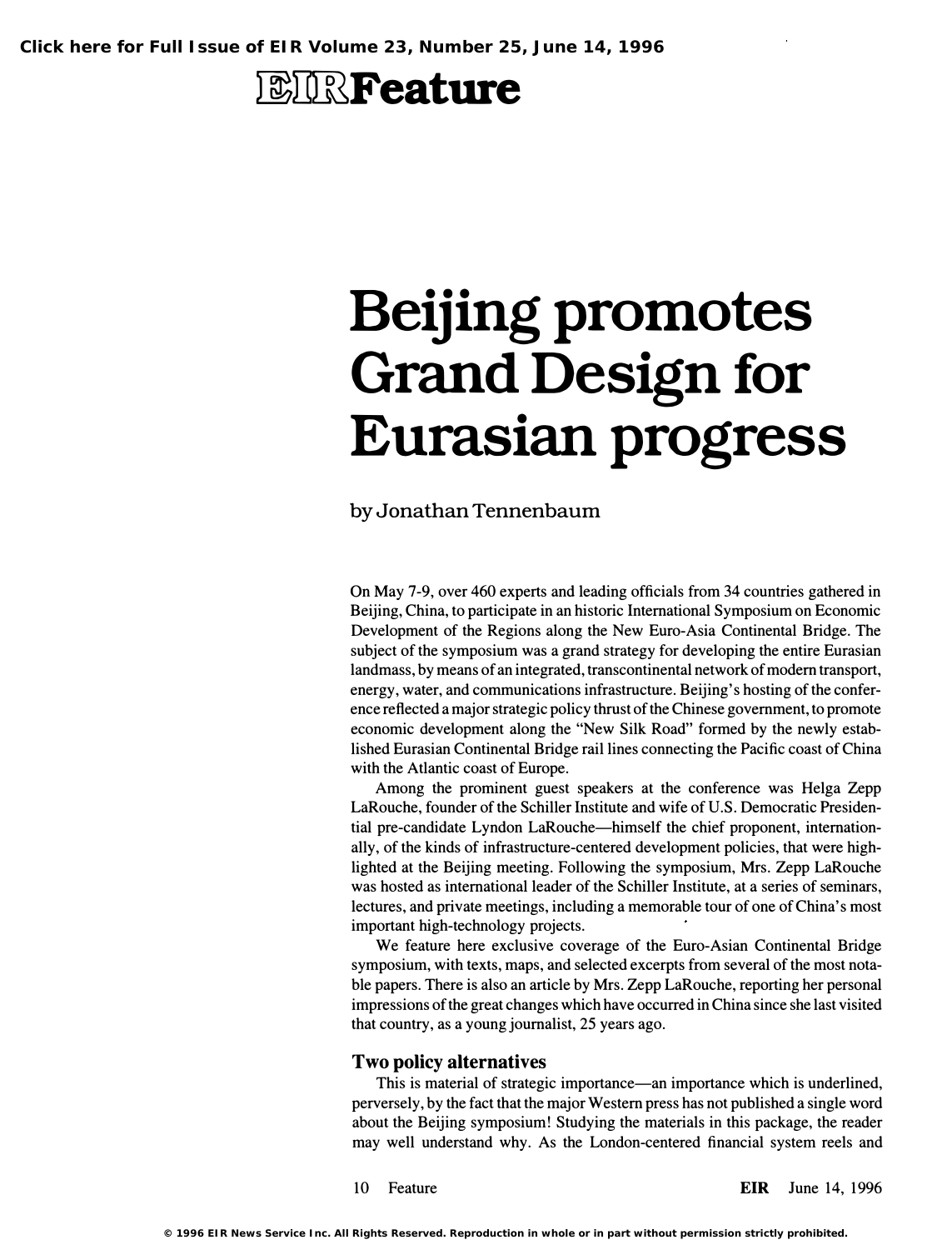

The genie is out of the bottle: The convergence between Lyndon LaRouche's policies, and the Beijing government's drive for a "New Silk Road" development program, caused great consternation among British representatives at the Beijing symposium on the New Euro-Asia Continental Bridge.

lurches at the brink of total disintegration, the fateful choice between only two, alternative policy courses, confronts the world's nations with ever greater urgency: Either there will emerge a cooperation among leading powers, to carry out a bankruptcy reorganization of the world monetary and financial system, and rebuild the world economy on the basis of large-scale infrastructure projects; or the collapse of the financial system, under conditions of Nazi-like austerity, will plunge humanity into a genocidal "Dark Age," during which the human population would be reduced from its present nearly 6 billion, to 100 million or less.

As Lyndon LaRouche has emphasized, the chance for preventing such a holocaust, rests mainly with the United States, Russia, and China. These three are the only world powers that have an intrinsic common interest, as well as the ability, acting in concert, to impose a financial reorganization against the opposition of a still-powerful British Empire.

Helga Zepp LaRouche placed this issue squarely on the table, in her presentation to a spellbound audience at the Beijing symposium. She emphasized Lyndon LaRouche's strategic plan for financial reorganization and establishment of "Hamiltonian national banking" methods, as well as his global economic reconstruction program, which from 1988 on has been centered on the "Productive Triangle" conception: To develop Eurasia by means of an array of "dense infrastructure corridors," combining high-speed rail and magnetic levitation, nuclear power and other modern energy systems, waterways, water management systems, and advanced communications networks, together with health and education infrastructure.

The obvious convergence between LaRouche's policies, on the one side, and the significant momentum behind the "New Silk Road" thrust in China and some other nations, on the other, evidently caused great discomfort among British representatives. In speech after speech, leading officials from China's provinces proudly spoke of the impressive range of infrastructure construction projects, already completed or in progress in the regions along the new Eurasian Continental Bridge. Indeed, large parts of China nowadays present the astonished visitor with the image of a single, gigantic construction site, where railroads, roads, factories, and apartment complexes are springing up overnight. This, of course, is a nightmare for all those British-style racists, who—like the perpetrators of the Club of Rome's "Limits to Growth" hoax-hoped that the specter of industrialization of the "Third World" had been buried once and for all. Indeed, looking at China's "New Silk Road" strategy together with what Helga Zepp LaRouche placed on the table in Beijing, London must be terrified that "the genie is out of the bottle." Hence the thundering silence of the British-influenced international media establishment, on the subject of the recent conference.

The Euro-Asian Bridge symposium revealed some of the strengths, but also some of the important weaknesses, of China's strategic policy.

On the one side, especially since 1993, China has refused to give in to demands for the kinds of radical deregulation and privatization policies, by means of which the friends of Margaret Thatcher and Henry Kissinger have "successfully"